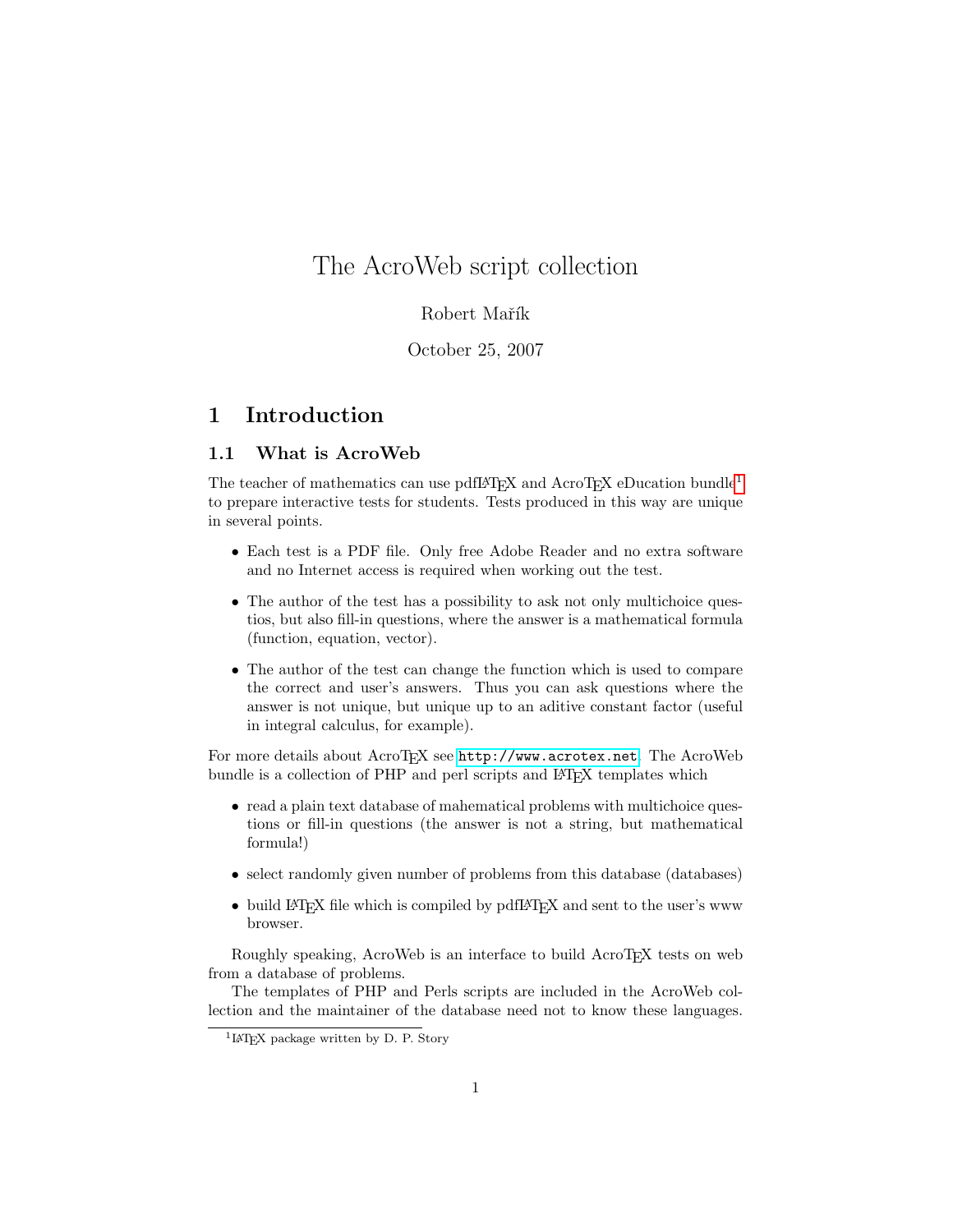

<span id="page-1-0"></span>Figure 1: Multichoice test

The structure of AcroT<sub>EX</sub> commands is hidden to the author of the database, but the author of the test has to put some commands relating these tests into preamble of the TEX file and he should be familiar with AcroTEX. However, he/she can start with customizingthe templates distributed with AcroWeb.

## 1.2 How AcroWeb looks like

The demo tests distributed with AcroWeb bundle are shown on Figures [1](#page-1-0) and [2.](#page-2-0) The user clicks the Begin Quizz button, answers the questions and clicks End quizz button. The user's score (the number of correct answers) appears in the field Score. If the user clicks Corect button, he can see correct answers to all questions.

#### 1.3 How AcroWeb works

We assume that the author of educational tests runs http server with PHP, LATEX and Perl. The user clicks a link on author's web page which points to the corresponding php script and this php script starts the job:

- A temporary directory in /tmp is created. The name of this directory is unique for each process and starts with word acrotex, e.g. /tmp/acrotex6892/.
- TEX file test.tex is created in temporary directory. This file is produced by perl script which reads the database of problems, translates the problems into notation suitable for AcroTEXand selects randomly given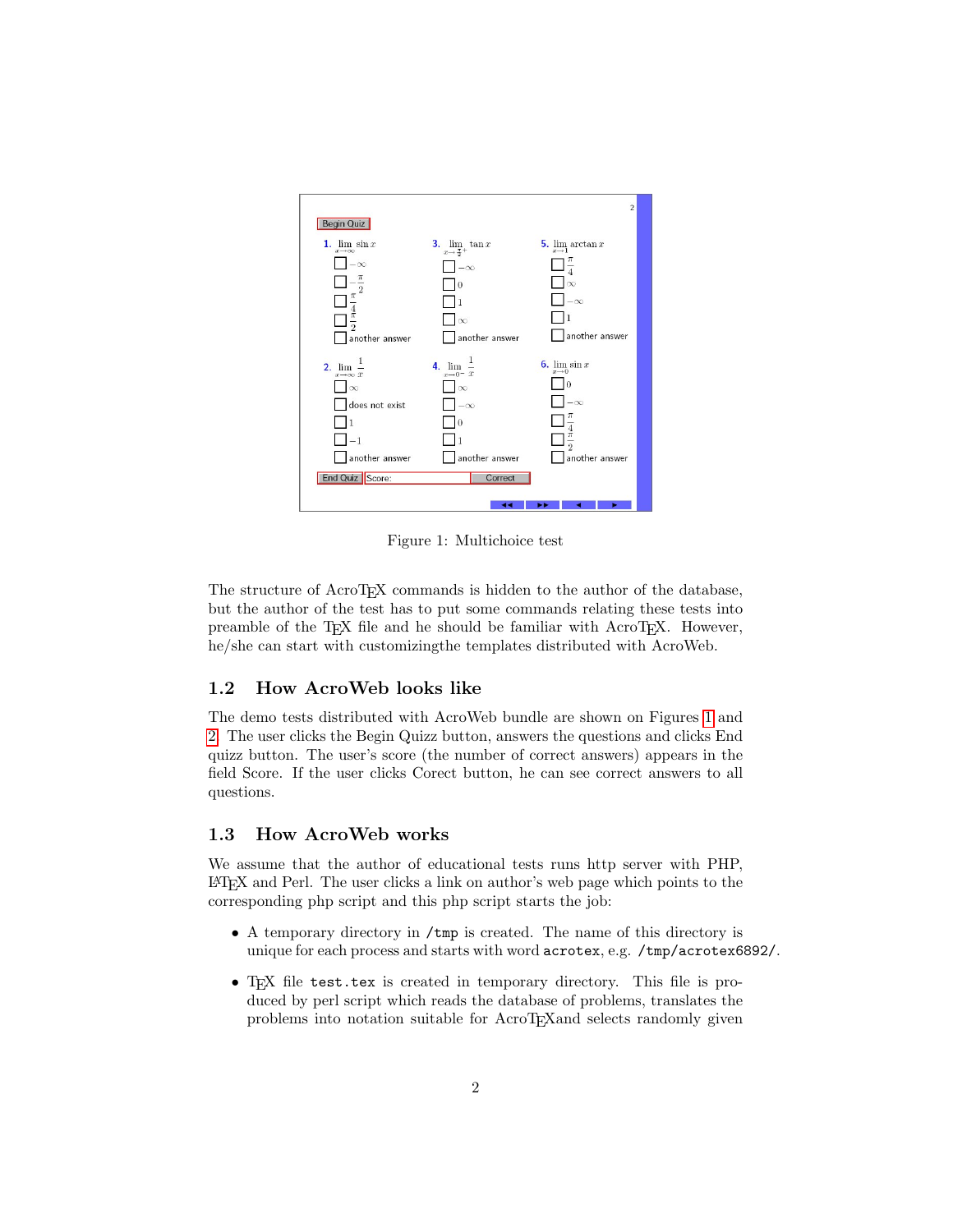

<span id="page-2-0"></span>Figure 2: Fill-in test

number of problems and (for multichoice questions) a given number of incorrect answers which accompany a correct answer.

- The file test.tex is compiled by pdfLAT<sub>E</sub>X and the resulting PDF file is opend in the user's browser.
- Finally we clean the temporary directory and write simple log information. These two steps are performed by the function compile\_acroweb defined in the file acroweb.php.

The demo page demo.html contains links to php scripts which build the PDF file and to several examples how the database and TEX files look like.

## 1.4 How to try AcroWeb

The demo site is <http://www.mendelu.cz/user/marik/acroweb>. This site is in Czech, but it contains link to demo file in English. This demo file is included also in the AcroWeb distribution.

## 1.5 How to install AcroWeb

Installation of Acroweb is pretty simple. The administrator has to put the acroweb directory (contains \*.html, \*.pl, \*.pm, \*.head, \*.tail, \*.txt and \*.tex files) into directory visible from http server, unzip the phpfiles.zip also into this directory (this extracts acroweb.php, demo1.php, demo2.php, template2.php and template.php files) and open the demo.html file in browser. For example, if you put the acroweb directory to /var/www/, open the page <http://your.server.domain/acroweb/demo.html> in your browser. If you put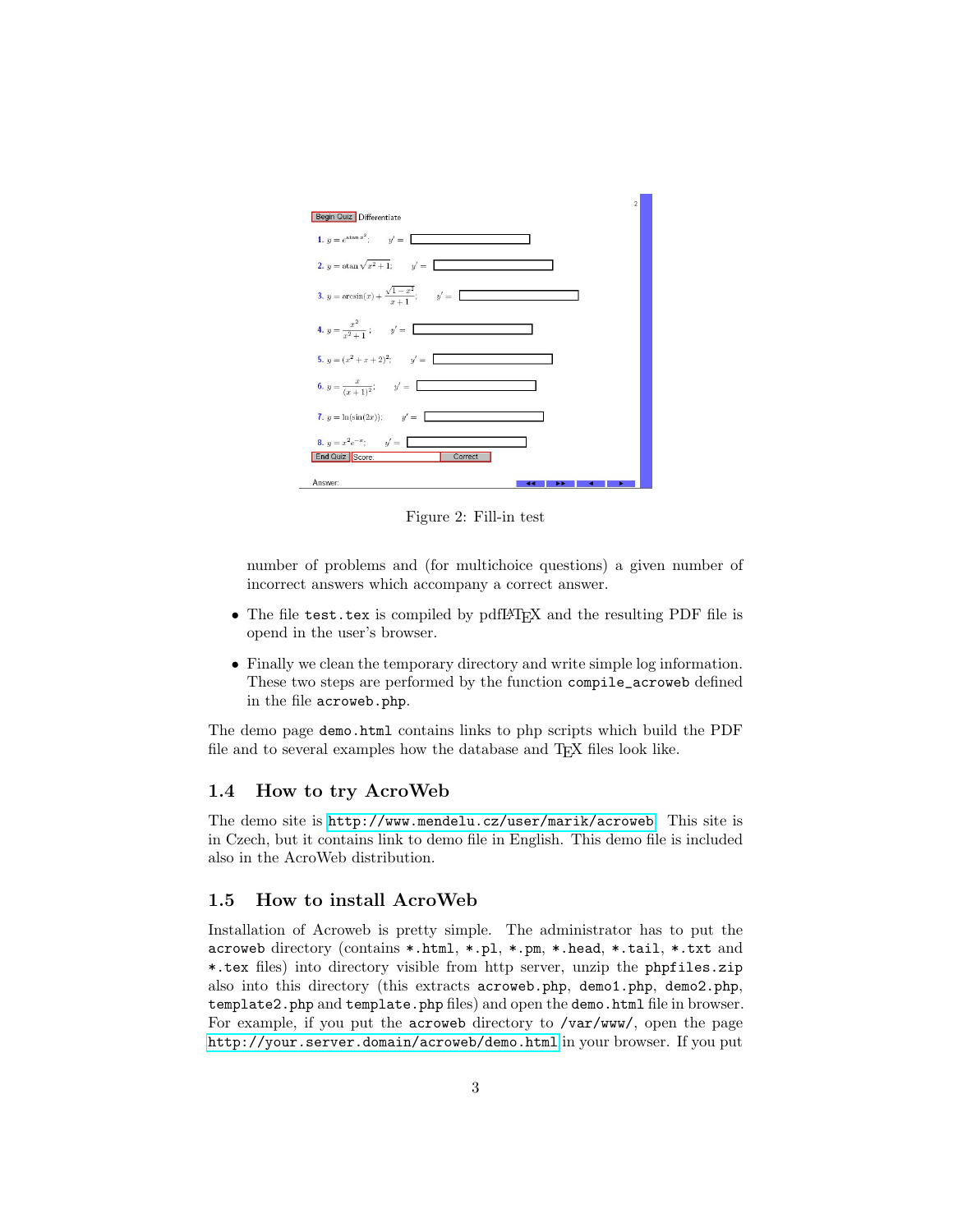the directory to local computer (running apache server and php), open the page <http://localhost/acroweb/demo.html>[2](#page-3-0) A table with several demo tests appears. If you click links pointing to php file (the second column), a PDF file test.pdf should compile and appear in your browser or in Adobe Reader (de-pending on the configuration of your computer).<sup>[3](#page-3-1)</sup> If the PDF file is not compiled, check that PHP and LATEX with all necessary packages are installed. If this does not help, read the section Troublesooting which describes how to catch the resulting TEX file and the output of pdfL<sup>AT</sup>EX compiler. Finally, check that users from the Internet have write access to the log directory and file acroweb.log in this directory. This file is used to store simple information with time, date, IP address and the descripton of the test.

Works? You can create your own database of problems now.

# 2 Writing database and customizing scripts for compilation

#### 2.1 Multichoice question

#### 2.1.1 Database of problems

The format of the database is inspired by the format which is used in eLearning section of University information system at Mendel University in Brno<sup>[4](#page-3-2)</sup>:

| The first problem - on one line (which can be very very long) |  |  |  |  |  |  |  |
|---------------------------------------------------------------|--|--|--|--|--|--|--|
| +correct answer                                               |  |  |  |  |  |  |  |
| -incorrect answer number 1                                    |  |  |  |  |  |  |  |
| -another incorrect answer                                     |  |  |  |  |  |  |  |
| -yet another incorrect answer                                 |  |  |  |  |  |  |  |
| -the fourth incorrect answer                                  |  |  |  |  |  |  |  |
| -the last incorrect answer                                    |  |  |  |  |  |  |  |
| <one blank="" line=""></one>                                  |  |  |  |  |  |  |  |
| The second problem - no more than one line again              |  |  |  |  |  |  |  |
| -incorrect answer number 1                                    |  |  |  |  |  |  |  |
| -another incorrect answer                                     |  |  |  |  |  |  |  |
| -yet another incorrect answer                                 |  |  |  |  |  |  |  |
| +correct answer                                               |  |  |  |  |  |  |  |
| -the fourth incorrect answer                                  |  |  |  |  |  |  |  |
| -the last incorrect answer                                    |  |  |  |  |  |  |  |
| <one blank="" line=""></one>                                  |  |  |  |  |  |  |  |

<span id="page-3-0"></span><sup>&</sup>lt;sup>2</sup>If the page is not displayed in your browser, check that you have the files in correct path and that your apache server is running.

<span id="page-3-1"></span> $3D\sigma$  not open the PDF file in another PDF viewer than Adobe Reader, since Adobe Reader is these days the only PDF browser capable to handle java scripts in the tests.

<span id="page-3-2"></span><sup>4</sup>And also at Technical University in Bratislava and other universities with the same information system.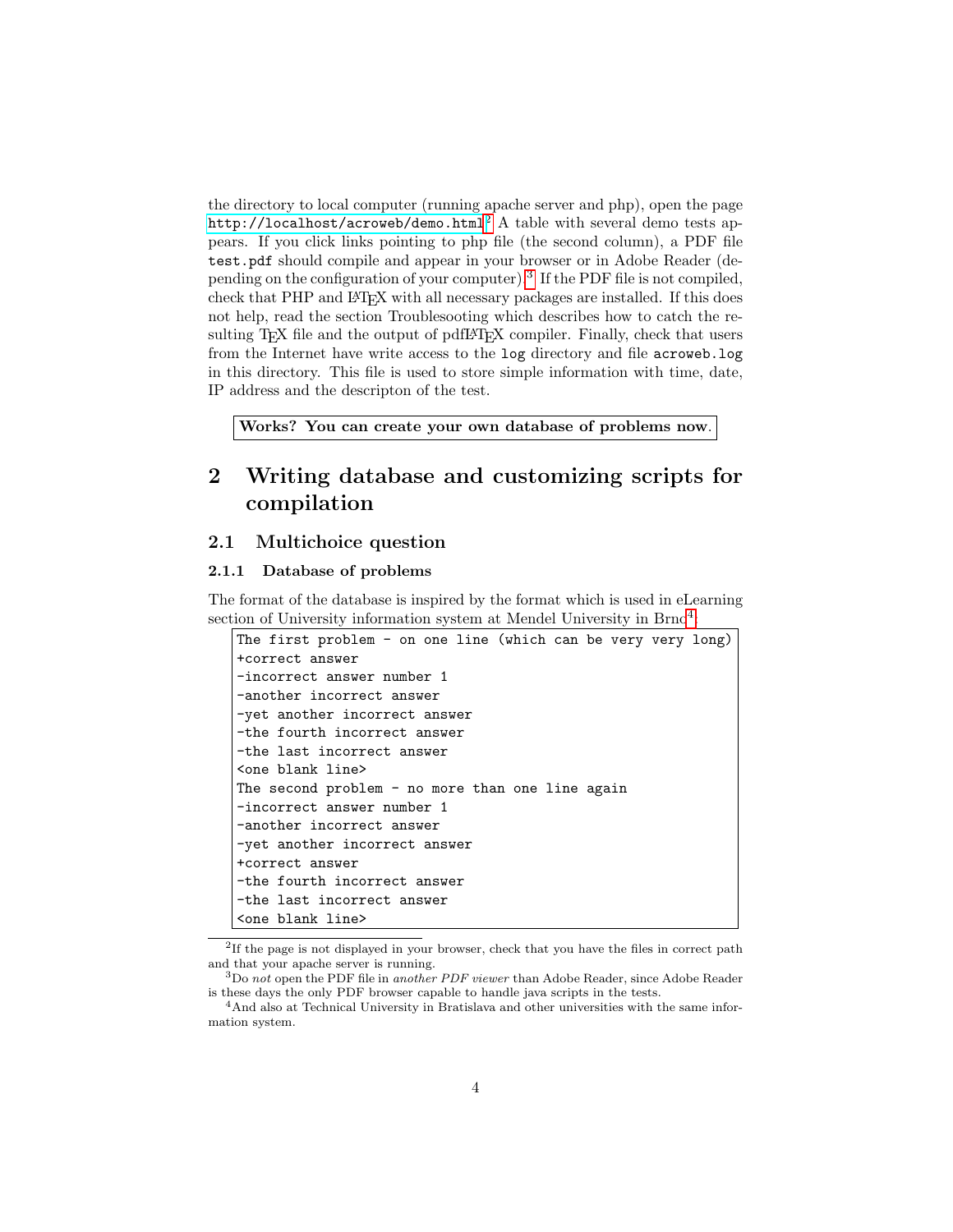Here <one blank line> means blank line, no spaces and no tabs. The order of answers is arbitrary, the number of answers can be bigger or equal to the number of answers used in the test. The file should end with one blank line again. You can use LATEX commands including mathematics, text faces and also commands defined in the head of the TEX file which produced (see below and files \*.head in the distribution) during he compilation.

#### 2.1.2 PHP script

The philosophy is the following

- We have a Perl script which reads the database, selects randomly given numer of problems with given number of answers and sends the T<sub>E</sub>X file to the standard output.
- We have a PHP script which calls the Perl script from the preceeding item and redirects output to a T<sub>F</sub>X file in temporary directory. This script runs pdfLATEX compiler and sends the PDF file to the browser using header and readfile directives.

#### The PHP script template2.php looks as follows:

```
<?php
require ("./acroweb.php");
$directory="/tmp/acrotex".getmypid();
system("mkdir $directory");
system("perl template2.pl > $directory/test.tex");
compile_acroweb("some name",$adresar);
?>
```
On the first line we read the file acroweb.php which defines compile\_acroweb function. On the second line we derive the name of the working directory from the number of the process running and on the third line we create this directory. The next line calls perl script which outputs the  $T_{F}X$  file – the output is redirected to the file test.tex in the working directory. On the last line we call the function compile\_acroweb which runs pdfIAT<sub>E</sub>X, sends the PDF file to browser and writes simple log information containing date, time, IP address and the name of the test in the form

| $ 08.0ct.2007, 22:12:17, IP: 127.0.0.1, test: some name $ |  |  |  |  |  |  |
|-----------------------------------------------------------|--|--|--|--|--|--|
|-----------------------------------------------------------|--|--|--|--|--|--|

where "the name of the test" is the first parameter of the compile\_acroweb function. This function also removes the working directory. However, if the script fails for some reason (due to errors in compilatoin, for example), the temporary directory remains on the server. It is suggested to clean /tmp directory regularly in a cron script.

#### 2.1.3 Perl script – multichoice tests

The task for the perl script is to read the problems from database, to select given number of problems from this database and send the T<sub>E</sub>X file to the standard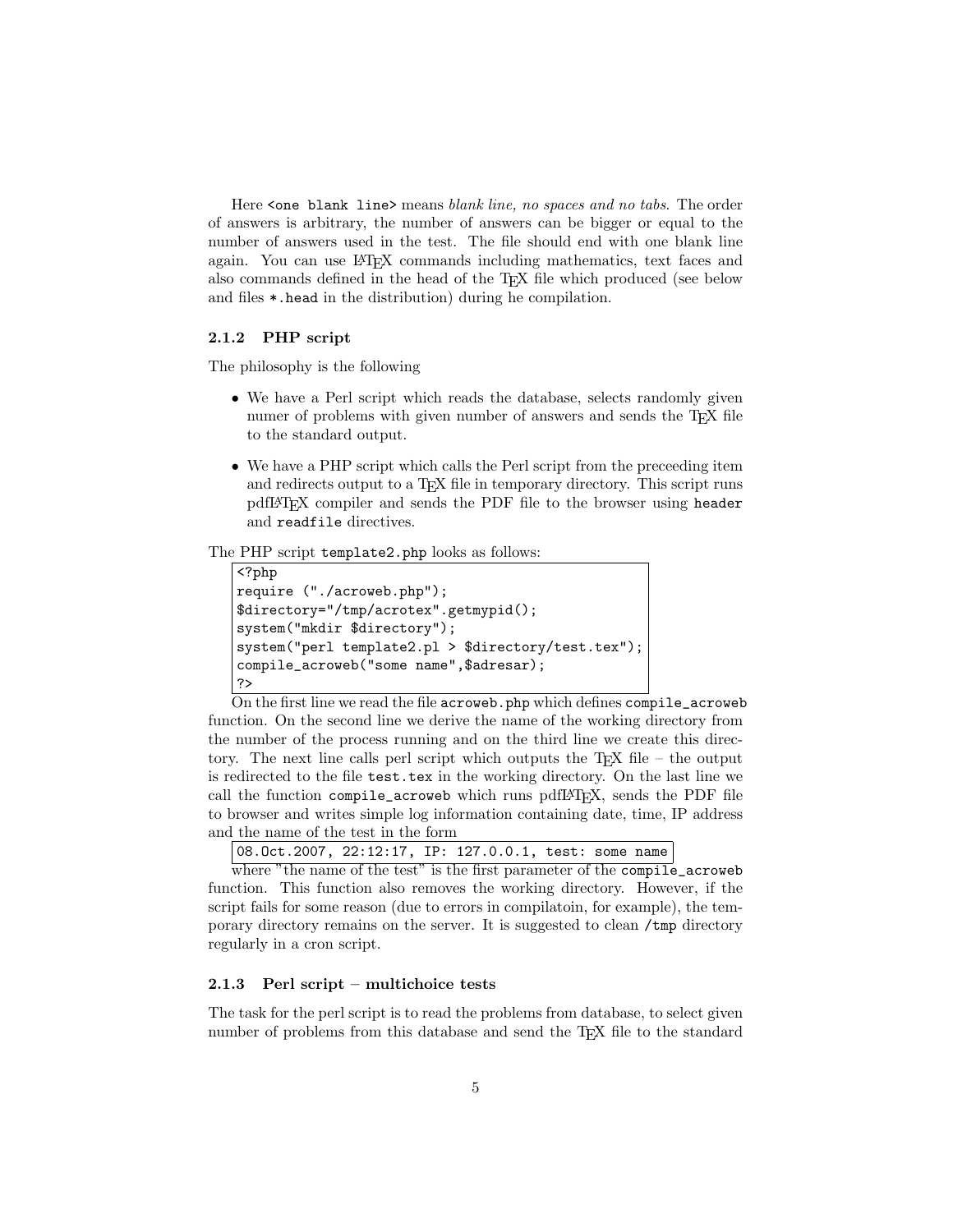output. (The output is redirected to a file in the corresponding PHP script.) The perl script template2.pl looks as follows.

```
use acroweb_eng;
system("cat template2.head");
@outA=genrandom("template.txt",4,4,0);
@outB=genrandom("template2.txt",4,4,0);
@out=(@outA, @outB);
print permutemyfield(@out);
system("cat template2.tail");
```
On the first line we read the library with macros. We build the  $T_F X$  file from three parts: the first part which precedes the questions is stored in the file template2.head. The \*.head file should end with \begin{questions} command and we send the contetns of this file to standard output using cat command. Then we write the second part of T<sub>E</sub>X file, where we transform selected problems of the database into the form which may looks as follows.

```
\problem{This is question number $6$}
\begin{answers}{1}
\Ans0 incorrect answer number 1\\[5pt]
\Ans0 incorrect answer number 2\\[5pt]
\Ans0 incorrect answer number 4\\[5pt]
\Ans1 this is correct answer\\[5pt]
\Ans0 incorrect answer number 5
\end{answers}
\problem{This is question number $3$, series $2$}
\begin{answers}{1}
\Ans0 incorrect answer number 3\\[5pt]
\Ans0 incorrect answer number 1\\[5pt]
\Ans0 incorrect answer number 4\\[5pt]
\Ans0 incorrect answer number 2\\[5pt]
\Ans1 this is correct answer
\end{answers}
```
We finish the TEX file by  $\text{template2.tail}$  (this file should start with  $\text{endぱ}$ )

Now we describe in more details how the database transforms into second part of the TFX file. The library acroweb\_eng.pm defines three functions: genrandom, filtruj and permutemyfield. The function genrandom ("template.txt",  $4, 4, 0$ ); reads the file template.txt and returns 4 randomly selected problems (the second parameter). Each parameter has one correct and 4 incorrect answers (the third parameter).

The last parameter is a flag which takes value 0 or 1 or 2. The value 0 means: we select 4 incorrect answers, one correct answer and write them in random order. The value 1 works in a similar way, but the last answer is replaced by the phrase "another answer". The value 2 is used for fill-in questions (see below).

The function genrandom calls the function filtruj first. This function reads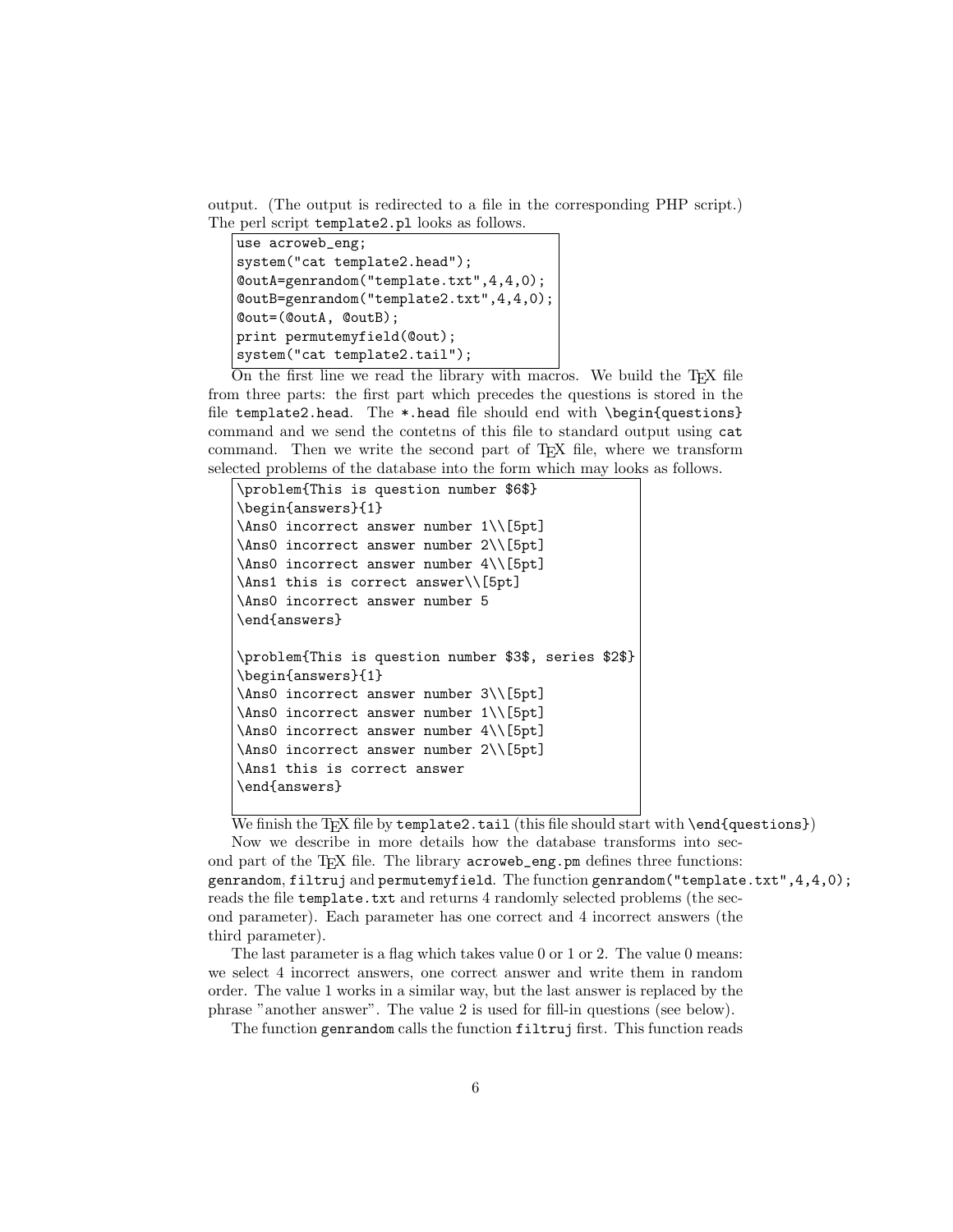the database and writes the problems with solutions into the form suitable for AcroT<sub>E</sub>X. After this we randomly select given number of problems and return these problems as strings in a field. If we have one source of the problems (one file) we print this field and finish the file with \*.tail file. In template2.pl we read problems from two files and mix them up. From this reason we put these problems into one field named @out and call

print permutemyfield(@out);

function to print elements of this field in random order.

### 2.2 Math fill-in test

The format ot the database for fill-in questions is

```
Question on one line
+ correct solution (math formula for acrotex)
- interval where we check the solution
<blank line>
Question on one line
+ correct solution (math formula for acrotex)
- interval where we check the solution
<blank line>
```
(see also demo2.tex). We use flag 2 in the genrandom function in the corresponding perl script and The other parts of the compilatoin process are the same as for multichoice problems. For example, the file demo2.pl has only four rows.

```
use acroweb_eng;
system("cat demo2.head");
print genrandom("demo2.txt",8,0,2);
system("cat demo2.tail");
```
Using flag 2, the database is compiled into the form which may look as follows.

```
\problem{${(x^2+1)^3} $}
\interval{[1,2]}\correctanswer{6*x*(x^2+1)^2}
\problem{${(x+1)\ln(x^2+1)}$}
\int_{x^2+1}^{(x^2+1)+(x+1)*2*x/(x^2+1)}\problem{$\cos \left( 2\, x-1 \right) $}
\interval{[0,1]}\correctanswer{-2*sin(2*x-1)}
```
It is supposed that user defines macros \problem, \interval, \correctanser which build the question and the field for student's answer — see the file demo2.head or invoke

perl demo2.pl > /tmp/file.tex and check the file /tmp/file.tex.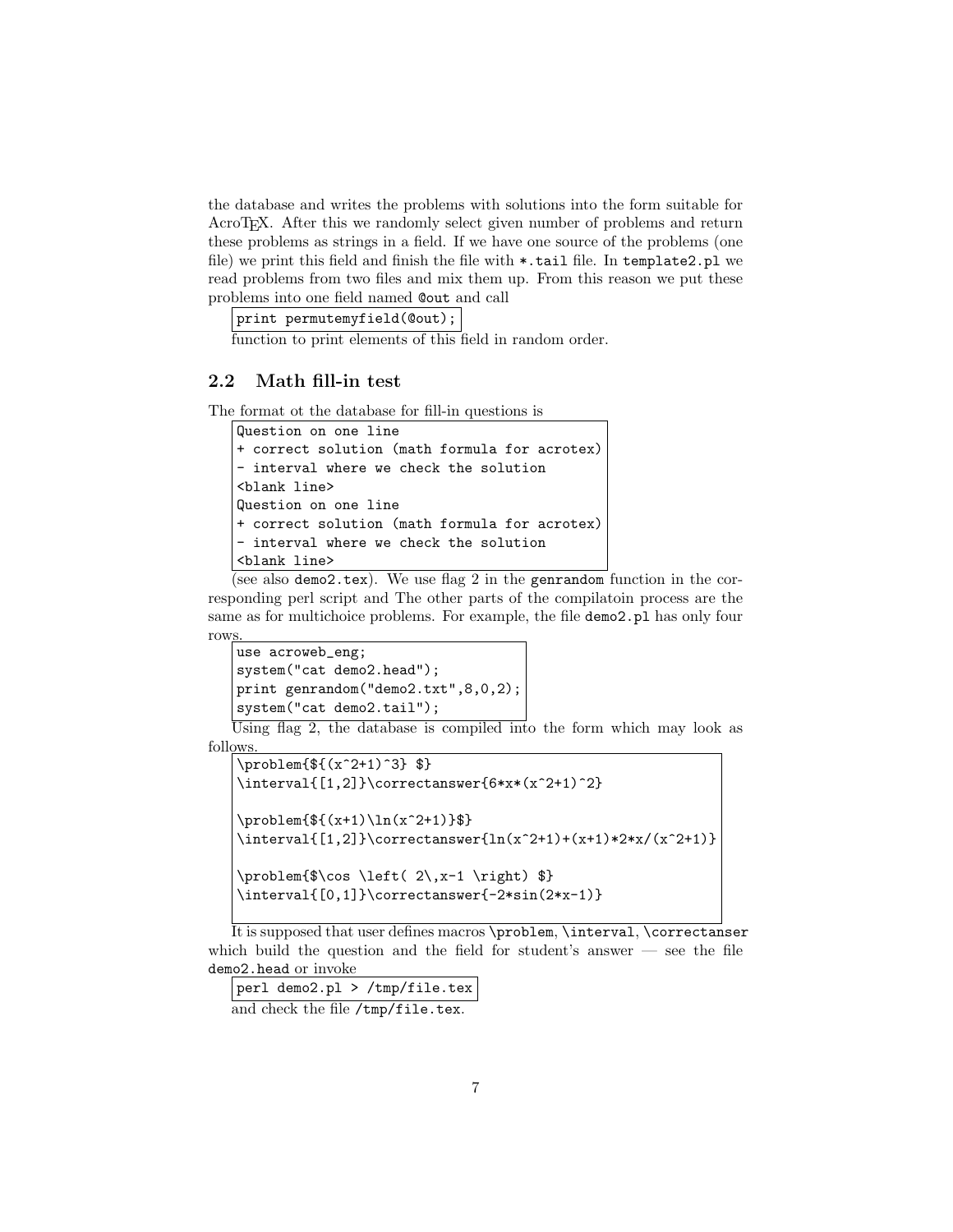# 3 Questions and troubleshooting

## 3.1 How to check the T<sub>E</sub>X file produced?

The directory with T<sub>EX</sub> file is removed when the script is finished. Hence you cannot view this file. If you wish to see the tex file, change the line which calls the perl script in the PHP file into something like

```
system("perl template2.pl > $directory/test.tex && cp $directory/test.tex /tmp");
and the file test.tex will be copied into /tmp directory.
```
#### 3.2 I get no PDF file, how to find what gets wrong?

- 1. You can use the preceding hint and check that the file test.tex appears in the /tmp directory and this file can be compiled with pdfI4T<sub>F</sub>X.
- 2. You can change the line of the PHP script into

system("perl template2.pl");

and the T<sub>E</sub>X file appears in your browser. But remember that the linebreaks in the T<sub>E</sub>X file are destroyed.

3. You can call the perl script in command line, redirect the output into tex file and compile by hand. For example, you can issue the following commands

perl demo1.pl > myfile.tex && pdflatex myfile.tex

4. The output of the pdfLATEX compiler is redirected into a file by default. You can send the output of this compilaion to the browser. To do this change the line in acroweb.php from

\$command="cd \$adresar && pdflatex test.tex>nothing && .......";

into

```
$command="cd $adresar && pdflatex test.tex && .......";
```
and the output of the compilation should appear in the browser. If not, you may need to call pdfLAT<sub>EX</sub> with full path, e.g. /opt/texlive2007/bin/i386-linux/pdflatex.

5. Check the log file of appache server, e.g. check the file /var/log/appache2/errors.log on Debian server.